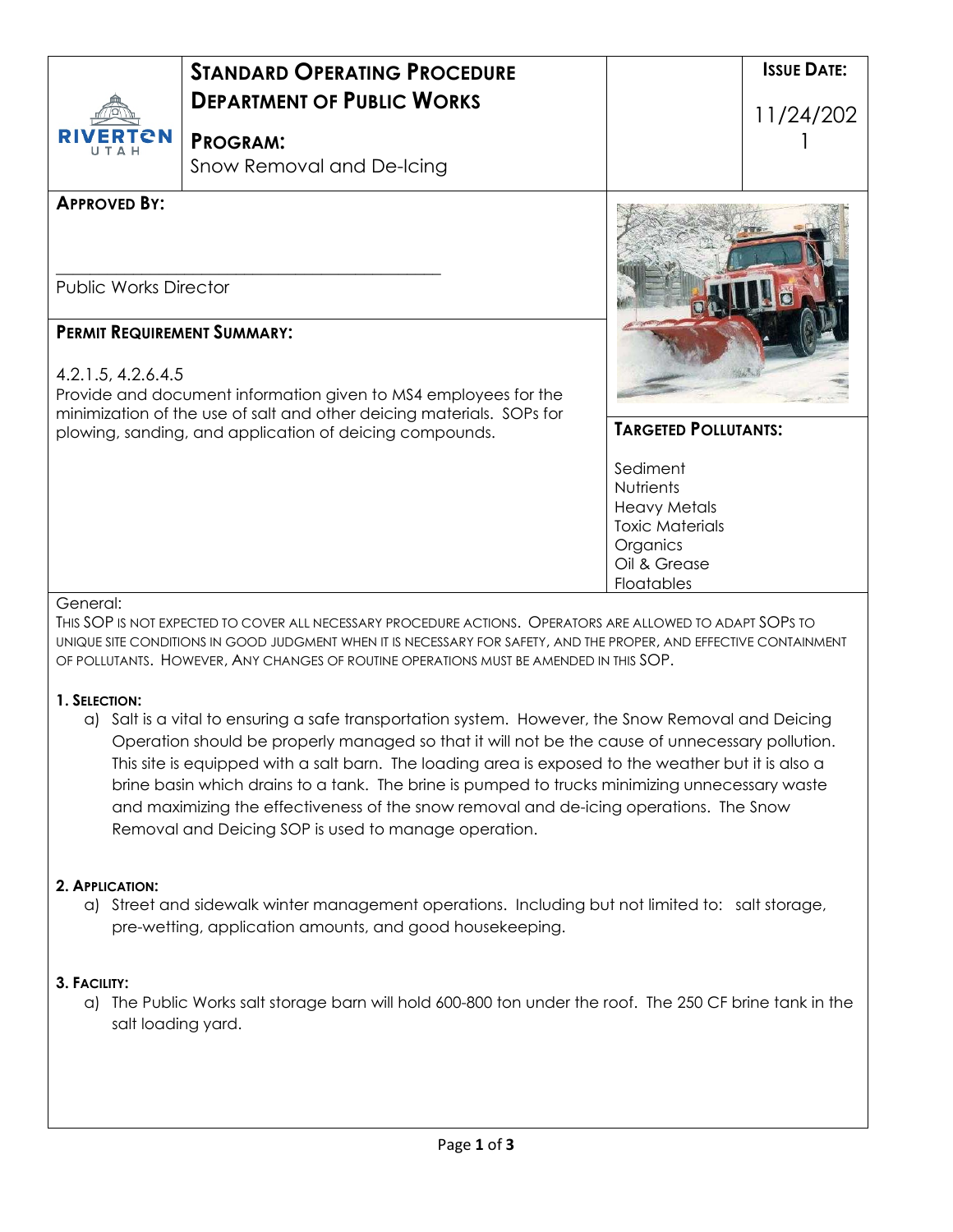

# **STANDARD OPERATING PROCEDURE DEPARTMENT OF PUBLIC WORKS**

**PROGRAM:**

# **4. STAGING OPERATION:**

- a) Restrict salt loading operations to the brine tank basin. Salt spillage outside this basin should be removed and swept to the brine basin no later than the end of storm at hand.
- b) Brine should be pumped to storage tanks when the weather forecast precipitation that could cause the tank and brine basin to fill and overflow to storm drain system.
- c) During the winter season, clean out salt trucks and loaders with-in brine basin.
- d) End of season; clean out trucks and loaders in wash bay.
- e) Summer salt storage; keep salt contained under the roof.
- f) Brine tank following winter months; clear the tank of any salt accumulation. Residual salt may be dumped in the sweeper and vacuum truck waste bay or dumpsters. Residual brine may be pumped to the dewatering bay.

# **5. SNOW REMOVAL OPERATION (STREET AND SIDEWALKS, SALT, SANDING AND PRE-WETTING):**

- a) Wash out vehicles (if necessary) in wash bay before preparing them for snow removal.
- b) Apply snow removal per the LTAP Winter Maintenance Manual.
	- Including but not limited to: T.A.P.E.R., to turning off spreaders when idle for the purpose of minimizing salt waste.
- c) Park trucks inside at end of work day.
- d) Each employee is responsible to clean up the vehicle they used. Vehicles should be rinsed and cleaned when dry periods are forecast, otherwise they may be parked in garage ready for the following day.
- e) Monolithic sidewalks
	- Slow down on the end pass and windrow snow to shoulder and gutter. Do not throw snow on sidewalk.

# **6. TRAINING:**

- a) Train employees upon hire and a refresher annually.
- b) Training Material:
	- Snow Removal and Deicing SOP.
	- Winter Maintenance Manual by Utah LTAP.
	- Winter Road and Snow Maintenance Training Course sponsored by Utah LTAP and UDOT annually.

# **7. DOCUMENTATION:**

a) Yard site inspections. See 4150 West Public Works Yard Inspection Log in Appendix C and Appendix I on the Stormwater Page of the City's Website.

# **7. RESPONSIBILITIES:**

- a) Roadways: Streets Division
- b) Sidewalks, Parks and City Hall: Parks Department
	- Vacuum Truck and Sweeper Operator will plow Public Works Sidewalks identified on the